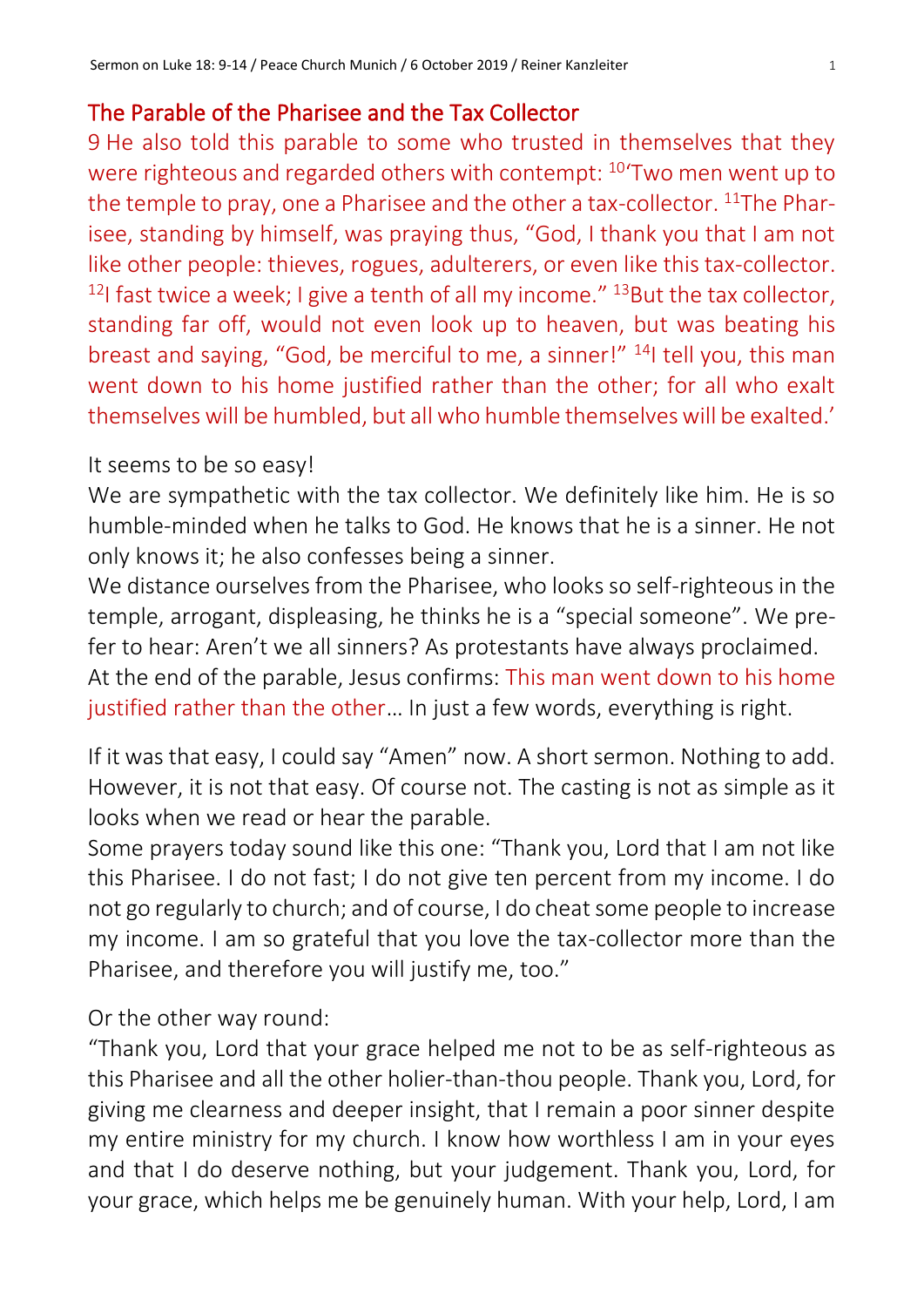able to not look down on the Pharisee. By your grace, I am able to accept him as someone whom you love despite his self-righteousness, as you love me as someone who knows about his sins and about your grace!" Unbearable! Isn't it?

Who goes down to his home justified and who not?

If there were more Pharisees in Peace Church, our church would grow much better! It would be enough if everyone in here would donate 5% of his or her regular income. There would not be any need to talk about money. Not to talk about the 10%, the Pharisee regularly donates.

If everyone who belongs to Peace Church would join worship as regular as the Pharisees did, this church would be crowded Sunday by Sunday. If all of us would fast twice a week as the Pharisees did, we not only would live much more healthily. It would shape our lives; we would be well sorted and probably less hectic.

The Pharisee thanks God for a successful life. He knows that everything could have been very different. He is able to watch himself. He doesn't take things for granted. Not his position nor his skills or his path of life.

Was it my merit that I was born in Germany and not in Somalia, for example? Everything could have been very different. My path of life, my job, my marriage, my health. Thanking God for my life has nothing to do with pride or self-righteousness.

If more people didn't take their life for granted, more people would pray and thank God.

However, I would not be happy having more Pharisees like this one in Peace Church. "He was standing by himself," says the Bible. And that's how he prays as well. I thank you that I am not like other people… <sup>12</sup>I fast twice a week; I give a tenth of all my income." I, I, I,…

He presents his virtuous life. He does it by telling, what he is doing. In addition, he does it by telling who he is not. Especially not someone like this ugly tax collector. An inclined and comparative view. The death of love. But, what is he? Who is he? Is he only what he is carrying out? Who are we?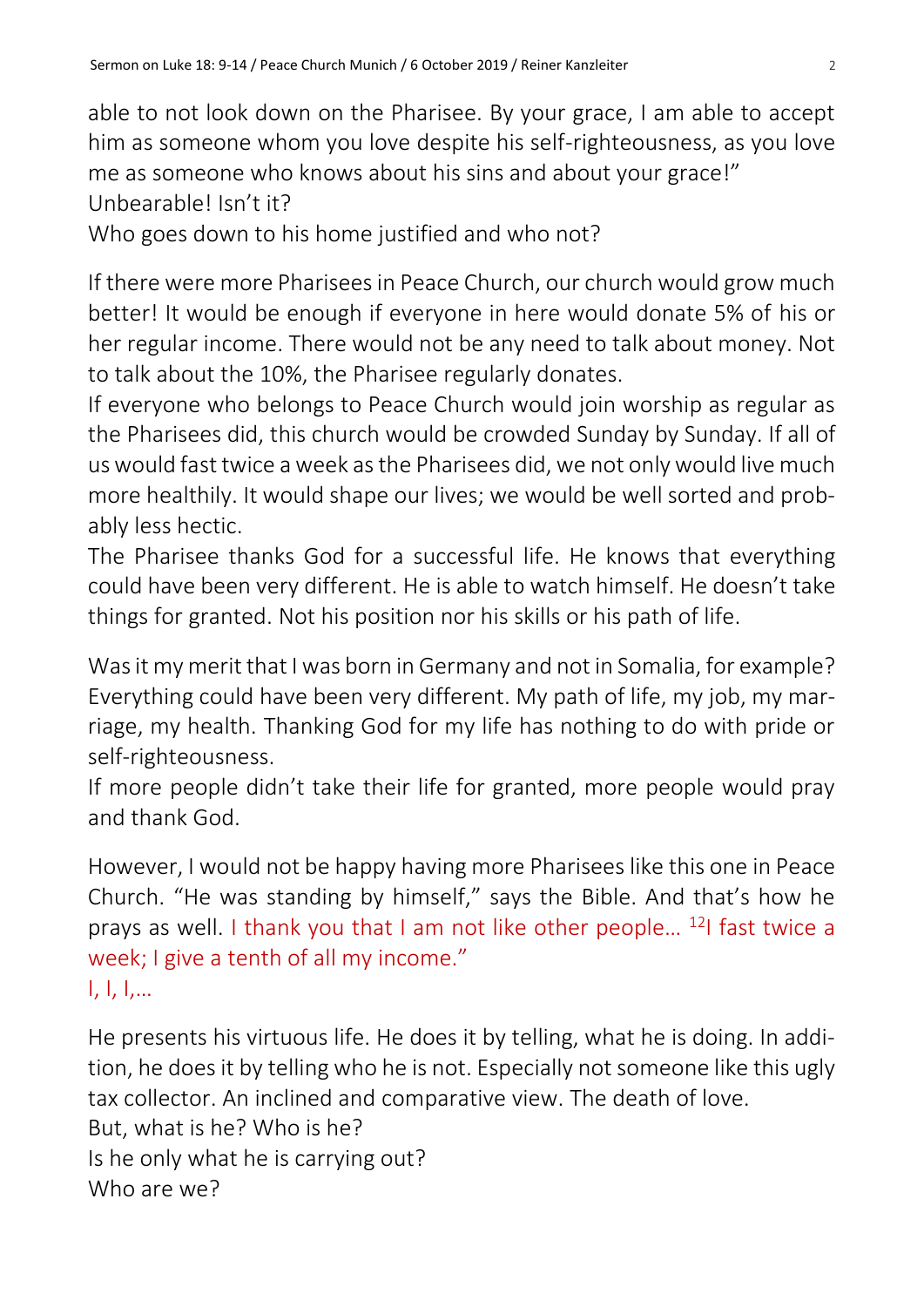If we had to tell, who we are, could we tell more than what we have been carrying out or what we have been able to buy or how many hours, weeks or years we had been able to work?

Are we not more than all of these lists full of a somehow strange pride?

## "What are human beings that you are mindful of them, Lord?" (Psalm 8)

If there were more tax collectors in Peace Church, our church would grow much better! Slowly and hesitant the tax collector climbs up to the temple. He wants to meet God. He does not know what to say and how to behave. It is a long time ago that he had been here. He is not used to the rules and the liturgy anymore. There are some dark memories from his childhood, a foreign home and an alien form of life.

Therefore, he keeps standing far off, with a depressed look, listening to the choir, the bright voices.

The music widens his heart. Then comes the psalm. He can't remember which one it was. But the words seem to come out of his soul: "Have mercy on me, O God, according to your steadfast love… Create in me a clean heart, O God… "(Psalm 51)

In the temple, the house of God, he loses what had strained and loaded every single of his steps. No accusingly looks, no insults and no criticisms. This is another reality.

He listens to words that do not color life but still keep the doors open for him. He joins in praying and his heart becomes wide.

He does not rely on his own life but on the promise, that God will heal him. It only takes him one sentence to pray: "God, be merciful to me, a sinner!" If there were more tax collectors in Peace Church, our church would grow much better!

More people among us, who are not shy of presenting themselves to God as they are. More people among us who are able to sort out their lives, who are aware of their limits, who are able to accept their failings and who want to be healed by God.

If not here at Peace Church, where else?

In fairness, I have to add: It completely gets on my nerves when people, Christians (!), don't know any other sentence or truth about their own life than: "I am such a poor and miserable sinner."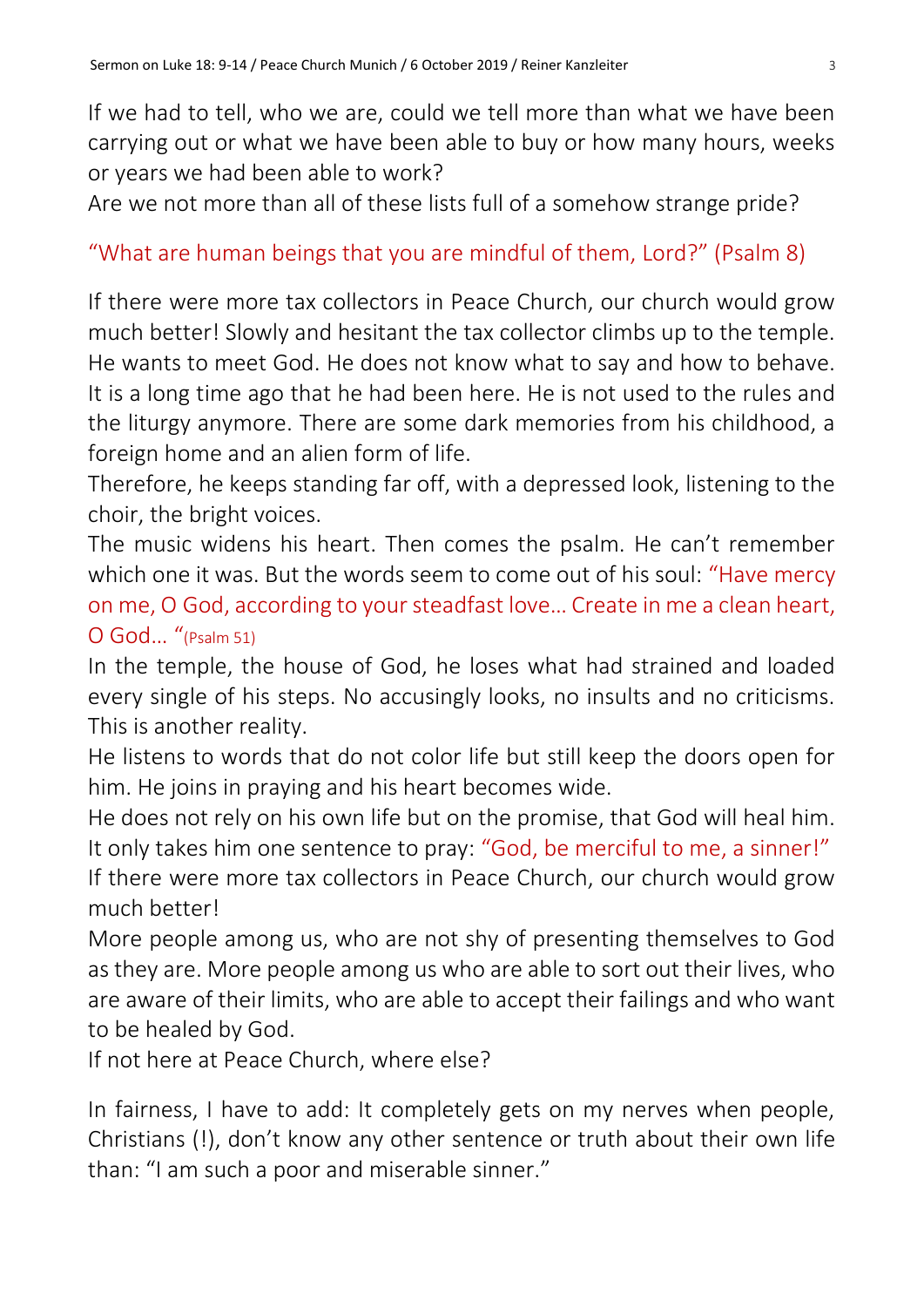As if this was the whole truth about my life! As if this was the most important sentence about our lives!

What sort of church will grow with people who always make themselves look small, who always play themselves down?

Which hope will grow out of a church filled with bent people?

How can we learn to not only realize our limits, but to practice a whole view on our life?

## "What are human beings that you are mindful of them, Lord?" (Psalm 8)

Both, Pharisee and Tax Collector join the service in the temple. The service accommodates both of them. This is something very special and we cannot take it for granted. It is a beautiful part of the church, that we can meet God and come back as different people with a different view on our lives. As long as we celebrate in community, we do not have to compare and no one compares us. We are no longer urged to ensure the value of our life.

We don't have to prove anything in church. We even don't have to promise to become better people.

We are welcome.

Pharisees and Tax Collectors, believers and seekers, enthusiasts and doubters. There is an invitation at the door, which says: "Come in and thank God for your happy life. Or: Come in or stand far off and ask God to heal what is broken in your life and what you never could heal without him." Sometimes one sentence is enough.

Both, Pharisee and Tax Collector join the service in the temple.

Let me tell you about a novel, "Night Train to Lisbon". Pascal Mercier, the writer, tells us in this novel about Gregorius, a man who one day leaves his everyday life to get to know the rest of his life, he hadn't lived by then. He is in search of himself.

He wants to know if there was more than routine. He wants to know if his life might be a whole one, which he had not discovered by then. And he wants to know if there was a God who could heal his life.

Gregorius hat difficulties to believe. But sometimes he stood in front of the door of a cathedral and he was able to express his feelings: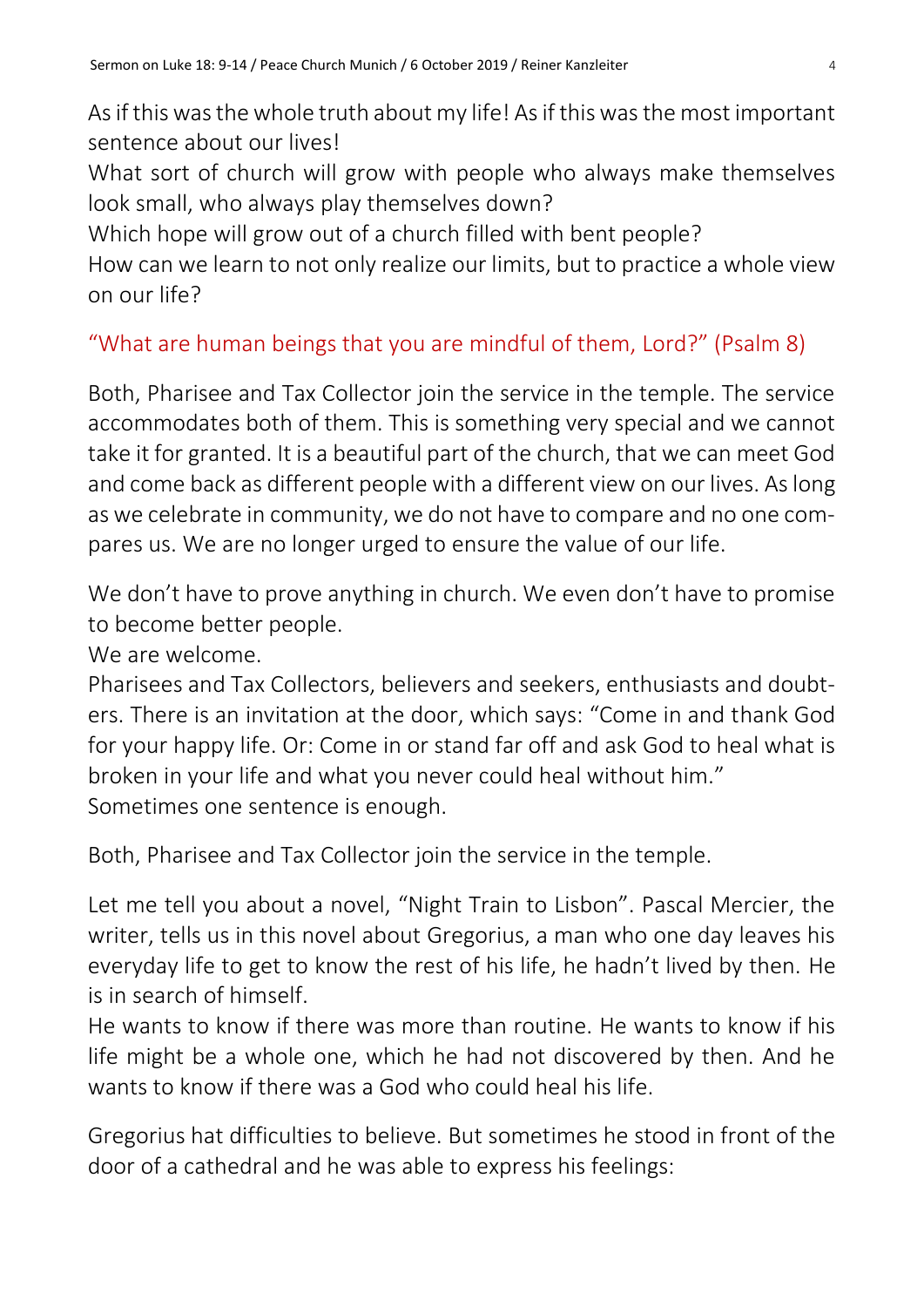"I would not like to live in a world without cathedrals. I need their beauty and grandeur. I need them against the vulgarity of the world. I want to look up at the illuminated church windows and let myself be blinded by the unearthly colors. I need their luster. I need it against the dirty colors of the uniforms. I want to let myself be wrapped in the austere coolness of the churches.

I need their imperious silence. I need it against the witless bellowing of the barracks yard and the witty chatter of the yes-men. I want to hear the rustling of the organ, this deluge of ethereal tones. I need it against the shrill farce of marches. I love praying people. I need the sight of them. I need it against the malicious poison of the superficial and the thoughtless. I want to read the powerful words of the Bible. I need the unreal force of their poetry. I need it against the dilapidation of the language and the dictatorship of the slogans. A world without these things would be a world I would not like to live in." (P. Mercier, Night Train to Lisbon, 168)

Both, Pharisee and Tax Collector join the service in the temple. There they find more and something bigger than themselves without the pressing of comparing.

Let us in a last part approach the message of justification and let us think about a small talk.

It can be exhausting if you do *not* want to "make" your life. It can be exhausting if you try to live with limitations and still accept your life and yourself as person.

Let me tell you a situation which has not happened, but which is true anyway. It is about electing a Superintendent in the Methodist Church in Germany, but it also could be in any other company.

The candidates introduce themselves to the delegates of the Annual Conference. They talk about their career and their several jobs in the church; they talk about their family: 16 years of marriage, still happy, of course. Two adult children who live somewhere else, so the pastor is free for the job and the church. His wife does the housework, which is not said, but presupposed. All of the candidates present a seemingly successful life.

What I really would love to experience, at least once: